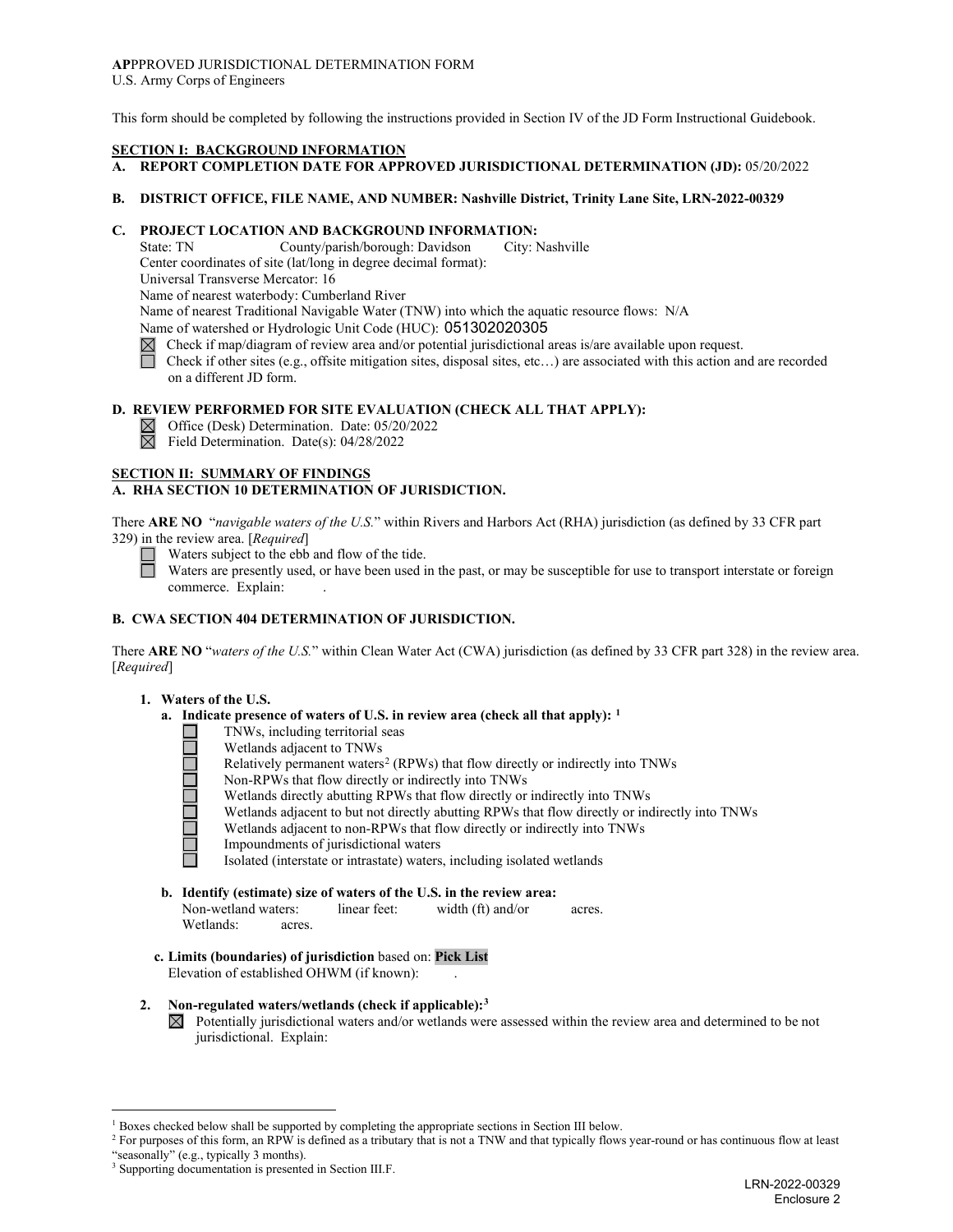**ES-3 was determined to be a non-tributary as it does not have a direct or indirect connection to a TNW. ES-3 loses OHWM and bed and bank within the project area. The area between ES-3 and the closest stream to the east was verified on site, and no clear indicators of OHWM/flow were seen.** 

### **SECTION III: CWA ANALYSIS**

#### **A. TNWs AND WETLANDS ADJACENT TO TNWs**

**The agencies will assert jurisdiction over TNWs and wetlands adjacent to TNWs. If the aquatic resource is a TNW, complete Section III.A.1 and Section III.D.1. only; if the aquatic resource is a wetland adjacent to a TNW, complete Sections III.A.1 and 2 and Section III.D.1.; otherwise, see Section III.B below**.

#### **1. TNW**

Identify TNW: .

Summarize rationale supporting determination: .

### **2. Wetland adjacent to TNW**

Summarize rationale supporting conclusion that wetland is "adjacent": .

## **B. CHARACTERISTICS OF TRIBUTARY (THAT IS NOT A TNW) AND ITS ADJACENT WETLANDS (IF ANY):**

**This section summarizes information regarding characteristics of the tributary and its adjacent wetlands, if any, and it helps determine whether or not the standards for jurisdiction established under** *Rapanos* **have been met.**

**The agencies will assert jurisdiction over non-navigable tributaries of TNWs where the tributaries are "relatively permanent waters" (RPWs), i.e. tributaries that typically flow year-round or have continuous flow at least seasonally (e.g., typically 3 months). A wetland that directly abuts an RPW is also jurisdictional. If the aquatic resource is not a TNW, but has year-round (perennial) flow, skip to Section III.D.2. If the aquatic resource is a wetland directly abutting a tributary with perennial flow, skip to Section III.D.4.**

**A wetland that is adjacent to but that does not directly abut an RPW requires a significant nexus evaluation. Corps districts and EPA regions will include in the record any available information that documents the existence of a significant nexus between a relatively permanent tributary that is not perennial (and its adjacent wetlands if any) and a traditional navigable water, even though a significant nexus finding is not required as a matter of law.**

**If the waterbody[4](#page-1-0) is not an RPW, or a wetland directly abutting an RPW, a JD will require additional data to determine if the waterbody has a significant nexus with a TNW. If the tributary has adjacent wetlands, the significant nexus evaluation must consider the tributary in combination with all of its adjacent wetlands. This significant nexus evaluation that combines, for analytical purposes, the tributary and all of its adjacent wetlands is used whether the review area identified in the JD request is the tributary, or its adjacent wetlands, or both. If the JD covers a tributary with adjacent wetlands, complete Section III.B.1 for the tributary, Section III.B.2 for any onsite wetlands, and Section III.B.3 for all wetlands adjacent to that tributary, both onsite and offsite. The determination whether a significant nexus exists is determined in Section III.C below.**

**1. Characteristics of non-TNWs that flow directly or indirectly into TNW**

#### **(i) General Area Conditions:**

| Watershed size:          | <b>Pick List</b> |
|--------------------------|------------------|
| Drainage area:           | <b>Pick List</b> |
| Average annual rainfall: | inches           |
| Average annual snowfall: | inches           |

### **(ii) Physical Characteristics:**

(a) Relationship with TNW: Tributary flows directly into TNW. Tributary flows through **Pick List** tributaries before entering TNW.

Project waters are **Pick List** river miles from TNW. Project waters are **Pick List** river miles from RPW. Project waters are **Pick List** aerial (straight) miles from TNW. Project waters are **Pick List** aerial (straight) miles from RPW. Project waters cross or serve as state boundaries. Explain: .

<span id="page-1-0"></span><sup>&</sup>lt;sup>4</sup> Note that the Instructional Guidebook contains additional information regarding swales, ditches, washes, and erosional features generally and in the arid West.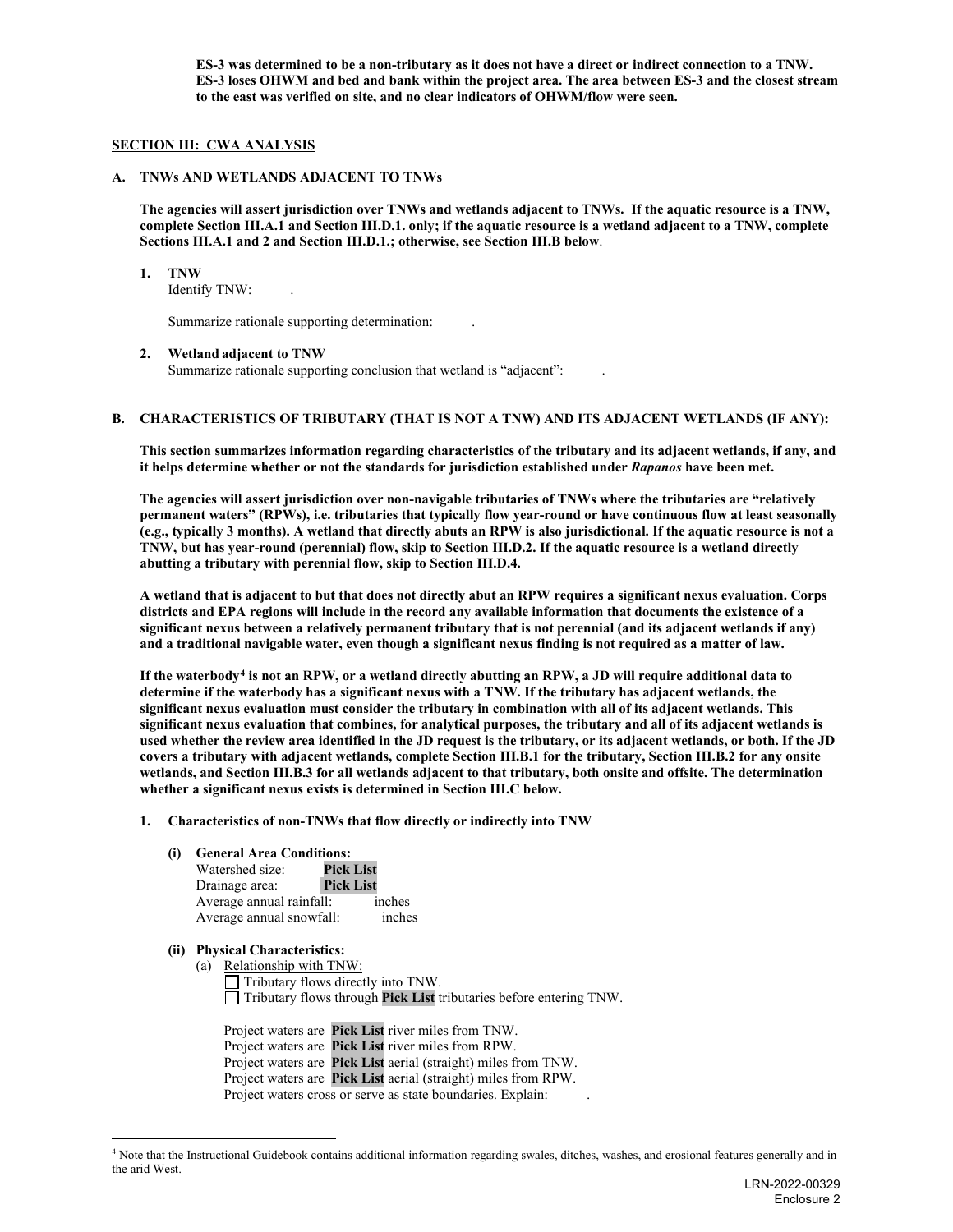| Identify flow route to TNW <sup>5</sup> :<br>Tributary stream order, if known:                                                                                                                                                                                                                                                                                                                                                                                                                                                                                                          |
|-----------------------------------------------------------------------------------------------------------------------------------------------------------------------------------------------------------------------------------------------------------------------------------------------------------------------------------------------------------------------------------------------------------------------------------------------------------------------------------------------------------------------------------------------------------------------------------------|
| (b) General Tributary Characteristics (check all that apply):<br><b>Tributary</b> is:<br>Natural<br>Artificial (man-made). Explain:<br>Manipulated (man-altered). Explain:                                                                                                                                                                                                                                                                                                                                                                                                              |
| Tributary properties with respect to top of bank (estimate):<br>Average width:<br>feet<br>Average depth:<br>feet<br>Average side slopes: Pick List.                                                                                                                                                                                                                                                                                                                                                                                                                                     |
| Primary tributary substrate composition (check all that apply):<br>Silts<br>Sands<br>Concrete<br>Cobbles<br>Muck<br>Gravel<br>Vegetation. Type/% cover:<br>Bedrock<br>Other. Explain:                                                                                                                                                                                                                                                                                                                                                                                                   |
| Tributary condition/stability [e.g., highly eroding, sloughing banks]. Explain:<br>Presence of run/riffle/pool complexes. Explain:<br>Tributary geometry: Pick List<br>$\frac{0}{0}$<br>Tributary gradient (approximate average slope):                                                                                                                                                                                                                                                                                                                                                 |
| $(c)$ Flow:<br>Tributary provides for: Pick List<br>Estimate average number of flow events in review area/year: Pick List<br>Describe flow regime:<br>Other information on duration and volume:                                                                                                                                                                                                                                                                                                                                                                                         |
| Surface flow is: Pick List. Characteristics:                                                                                                                                                                                                                                                                                                                                                                                                                                                                                                                                            |
| Subsurface flow: Pick List. Explain findings:<br>$\Box$ Dye (or other) test performed:                                                                                                                                                                                                                                                                                                                                                                                                                                                                                                  |
| Tributary has (check all that apply):                                                                                                                                                                                                                                                                                                                                                                                                                                                                                                                                                   |
| Bed and banks<br>OHWM <sup>6</sup> (check all indicators that apply):<br>clear, natural line impressed on the bank<br>the presence of litter and debris<br>changes in the character of soil<br>destruction of terrestrial vegetation<br>shelving<br>the presence of wrack line<br>vegetation matted down, bent, or absent<br>sediment sorting<br>leaf litter disturbed or washed away<br>scour<br>sediment deposition<br>multiple observed or predicted flow events<br>abrupt change in plant community<br>water staining<br>other (list):<br>Discontinuous OHWM. <sup>7</sup> Explain: |
| If factors other than the OHWM were used to determine lateral extent of CWA jurisdiction (check all that apply):<br>High Tide Line indicated by:<br>Mean High Water Mark indicated by:<br>oil or scum line along shore objects<br>survey to available datum;<br>fine shell or debris deposits (foreshore)<br>physical markings;<br>vegetation lines/changes in vegetation types.<br>physical markings/characteristics<br>tidal gauges<br>other (list):                                                                                                                                  |
| (iii) Chemical Characteristics:                                                                                                                                                                                                                                                                                                                                                                                                                                                                                                                                                         |

Characterize tributary (e.g., water color is clear, discolored, oily film; water quality; general watershed characteristics, etc.). Explain: .

<span id="page-2-0"></span><sup>&</sup>lt;sup>5</sup> Flow route can be described by identifying, e.g., tributary a, which flows through the review area, to flow into tributary b, which then flows into TNW.

<span id="page-2-2"></span><span id="page-2-1"></span><sup>6</sup> A natural or man-made discontinuity in the OHWM does not necessarily sever jurisdiction (e.g., where the stream temporarily flows underground, or where the OHWM has been removed by development or agricultural practices). Where there is a break in the OHWM that is unrelated to the waterbody's flow regime (e.g., flow over a rock outcrop or through a culvert), the agencies will look for indicators of flow above and below the break. 7 Ibid.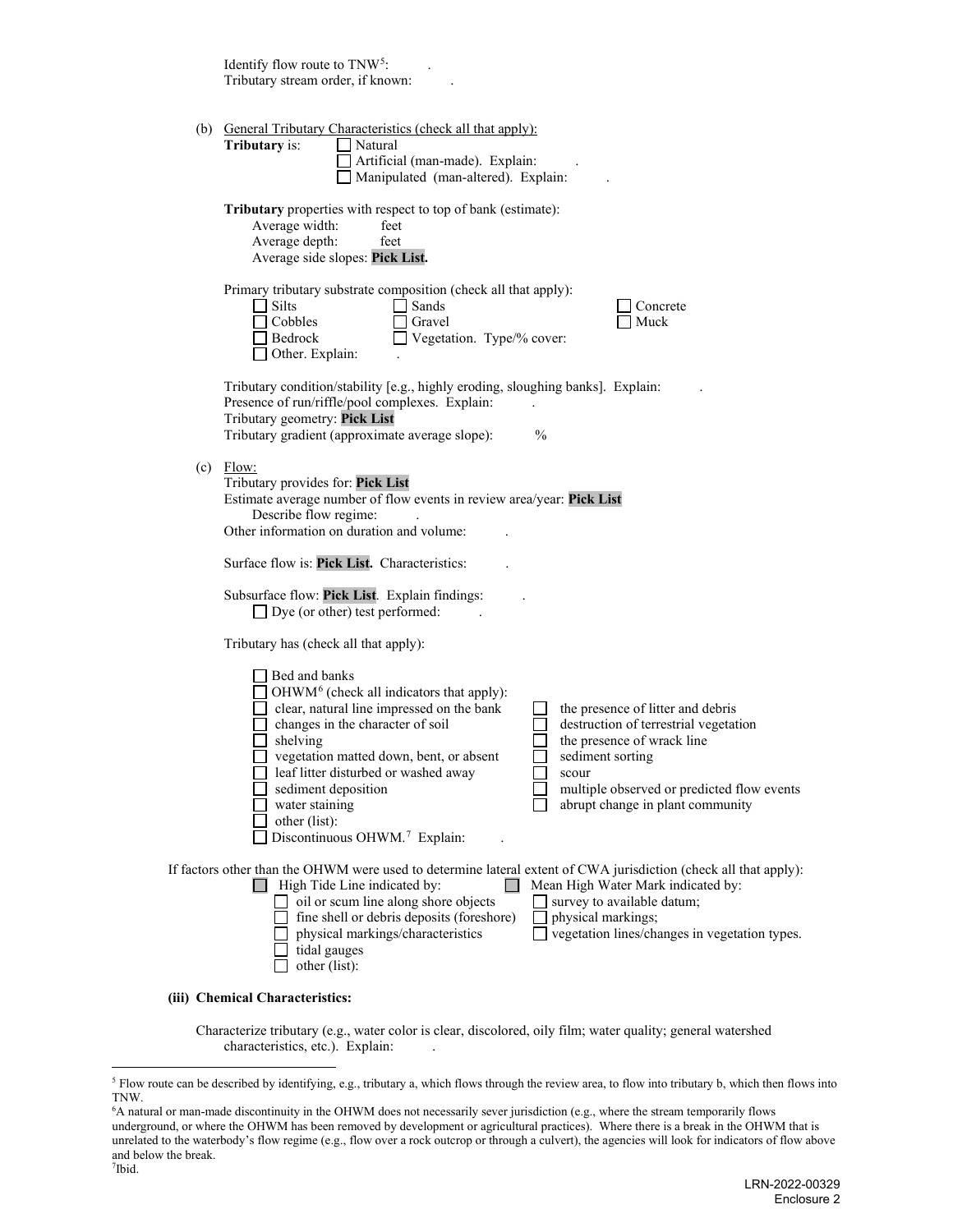Identify specific pollutants, if known:

## **(iv) Biological Characteristics. Channel supports (check all that apply):**

- Riparian corridor. Characteristics (type, average width):<br>  $\Box$  Wetland fringe. Characteristics:
- Wetland fringe. Characteristics:
- $\Box$  Habitat for:
	- Federally Listed species. Explain findings:
	- $\Box$  Fish/spawn areas. Explain findings:
	- $\Box$  Other environmentally-sensitive species. Explain findings:
	- $\Box$  Aquatic/wildlife diversity. Explain findings:

### **2. Characteristics of wetlands adjacent to non-TNW that flow directly or indirectly into TNW**

#### **(i) Physical Characteristics:**

- (a) General Wetland Characteristics: Properties: Wetland size: acres Wetland type. Explain: Wetland quality. Explain: Project wetlands cross or serve as state boundaries. Explain: .
- (b) General Flow Relationship with Non-TNW: Flow is: **Pick List**. Explain: .

 Surface flow is**: Pick List**  Characteristics: .

 Subsurface flow: **Pick List**. Explain findings: .  $\Box$  Dye (or other) test performed:

- (c) Wetland Adjacency Determination with Non-TNW:
	- **Directly abutting**
	- $\Box$  Not directly abutting
		- Discrete wetland hydrologic connection. Explain:
		- $\Box$  Ecological connection. Explain:
		- $\Box$  Separated by berm/barrier. Explain:
- (d) Proximity (Relationship) to TNW
	- Project wetlands are **Pick List** river miles from TNW. Project waters are **Pick List** aerial (straight) miles from TNW. Flow is from: **Pick List.** Estimate approximate location of wetland as within the **Pick List** floodplain.

**(ii) Chemical Characteristics:**

Characterize wetland system (e.g., water color is clear, brown, oil film on surface; water quality; general watershed characteristics; etc.). Explain:

Identify specific pollutants, if known: .

### **(iii) Biological Characteristics. Wetland supports (check all that apply):**

- $\Box$  Riparian buffer. Characteristics (type, average width):
- Vegetation type/percent cover. Explain:
- $\overline{\Box}$  Habitat for:
	- Federally Listed species. Explain findings:
	- Fish/spawn areas. Explain findings: .
	- Other environmentally-sensitive species. Explain findings: .
	- $\Box$  Aquatic/wildlife diversity. Explain findings:

### **3. Characteristics of all wetlands adjacent to the tributary (if any)**

All wetland(s) being considered in the cumulative analysis: **Pick List**

Approximately ( ) acres in total are being considered in the cumulative analysis.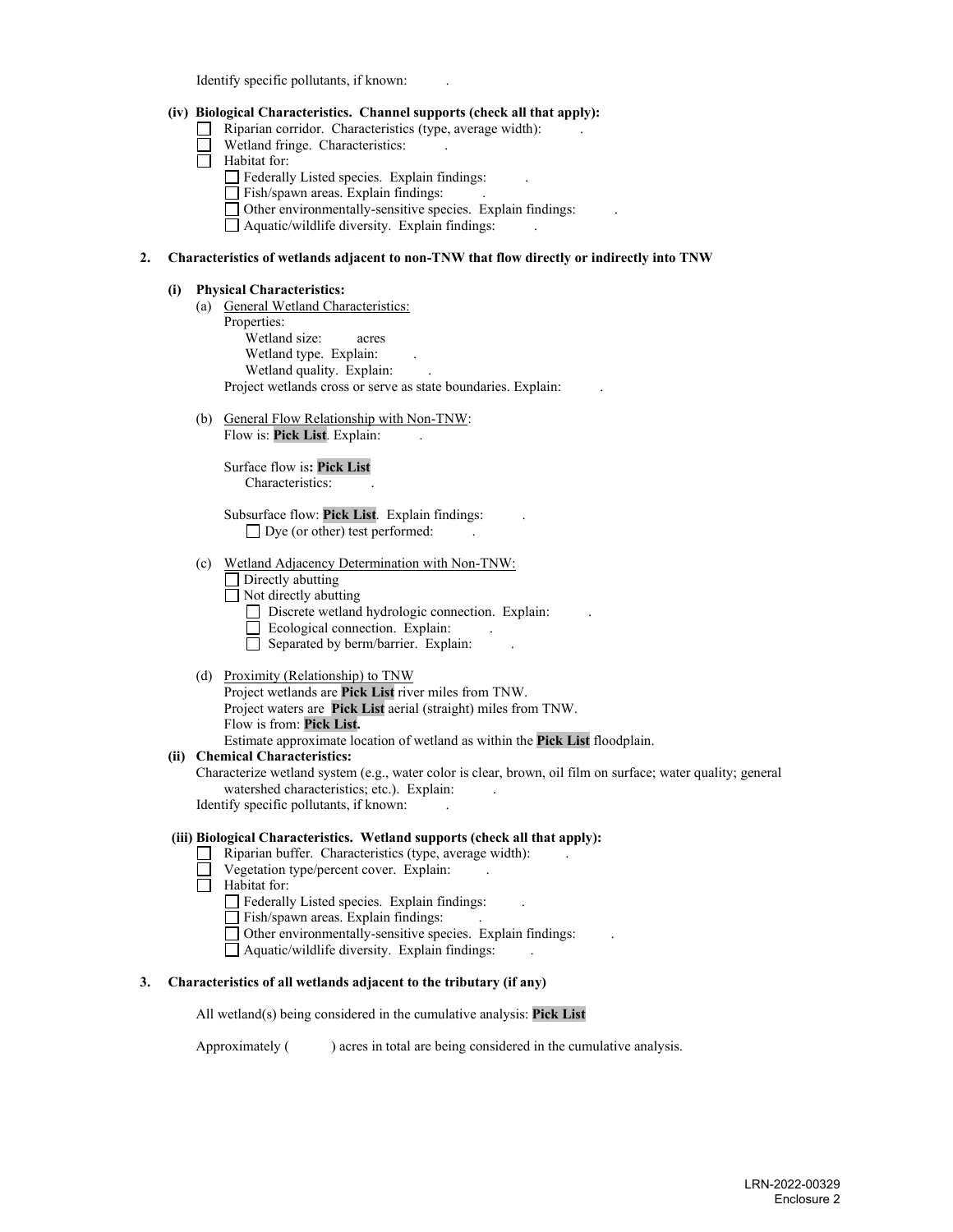For each wetland, specify the following:

Directly abuts? (Y/N) Size (in acres) Directly abuts? (Y/N) Size (in acres)

Summarize overall biological, chemical and physical functions being performed:

## **C. SIGNIFICANT NEXUS DETERMINATION**

**A significant nexus analysis will assess the flow characteristics and functions of the tributary itself and the functions performed by any wetlands adjacent to the tributary to determine if they significantly affect the chemical, physical, and biological integrity of a TNW. For each of the following situations, a significant nexus exists if the tributary, in combination with all of its adjacent wetlands, has more than a speculative or insubstantial effect on the chemical, physical and/or biological integrity of a TNW. Considerations when evaluating significant nexus include, but are not limited to the volume, duration, and frequency of the flow of water in the tributary and its proximity to a TNW, and the functions performed by the tributary and all its adjacent wetlands. It is not appropriate to determine significant nexus based solely on any specific threshold of distance (e.g. between a tributary and its adjacent wetland or between a tributary and the TNW). Similarly, the fact an adjacent wetland lies within or outside of a floodplain is not solely determinative of significant nexus.** 

#### **Draw connections between the features documented and the effects on the TNW, as identified in the** *Rapanos* **Guidance and discussed in the Instructional Guidebook. Factors to consider include, for example:**

- Does the tributary, in combination with its adjacent wetlands (if any), have the capacity to carry pollutants or flood waters to TNWs, or to reduce the amount of pollutants or flood waters reaching a TNW?
- Does the tributary, in combination with its adjacent wetlands (if any), provide habitat and lifecycle support functions for fish and other species, such as feeding, nesting, spawning, or rearing young for species that are present in the TNW?
- Does the tributary, in combination with its adjacent wetlands (if any), have the capacity to transfer nutrients and organic carbon that support downstream foodwebs?
- Does the tributary, in combination with its adjacent wetlands (if any), have other relationships to the physical, chemical, or biological integrity of the TNW?

### **Note: the above list of considerations is not inclusive and other functions observed or known to occur should be documented below:**

- **1. Significant nexus findings for non-RPW that has no adjacent wetlands and flows directly or indirectly into TNWs.** Explain findings of presence or absence of significant nexus below, based on the tributary itself, then go to Section III.D:
- **2. Significant nexus findings for non-RPW and its adjacent wetlands, where the non-RPW flows directly or indirectly into TNWs.** Explain findings of presence or absence of significant nexus below, based on the tributary in combination with all of its adjacent wetlands, then go to Section III.D: .
- **3. Significant nexus findings for wetlands adjacent to an RPW but that do not directly abut the RPW.** Explain findings of presence or absence of significant nexus below, based on the tributary in combination with all of its adjacent wetlands, then go to Section III.D: .

## **D. DETERMINATIONS OF JURISDICTIONAL FINDINGS. THE SUBJECT WATERS/WETLANDS ARE (CHECK ALL THAT APPLY):**

**1. INWs and Adjacent Wetlands.** Check all that apply and provide size estimates in review area:  $\Box$  **TNWs:** linear feet width (ft), Or, acres. width (ft), Or, acres. **<u>I</u>** Wetlands adjacent to TNWs: acres.

### **2. RPWs that flow directly or indirectly into TNWs.**

- Tributaries of TNWs where tributaries typically flow year-round are jurisdictional. Provide data and rationale indicating that tributary is perennial: .
- $\Box$  Tributaries of TNW where tributaries have continuous flow "seasonally" (e.g., typically three months each year) are jurisdictional. Data supporting this conclusion is provided at Section III.B. Provide rationale indicating that tributary flows seasonally: .

Provide estimates for jurisdictional waters in the review area (check all that apply):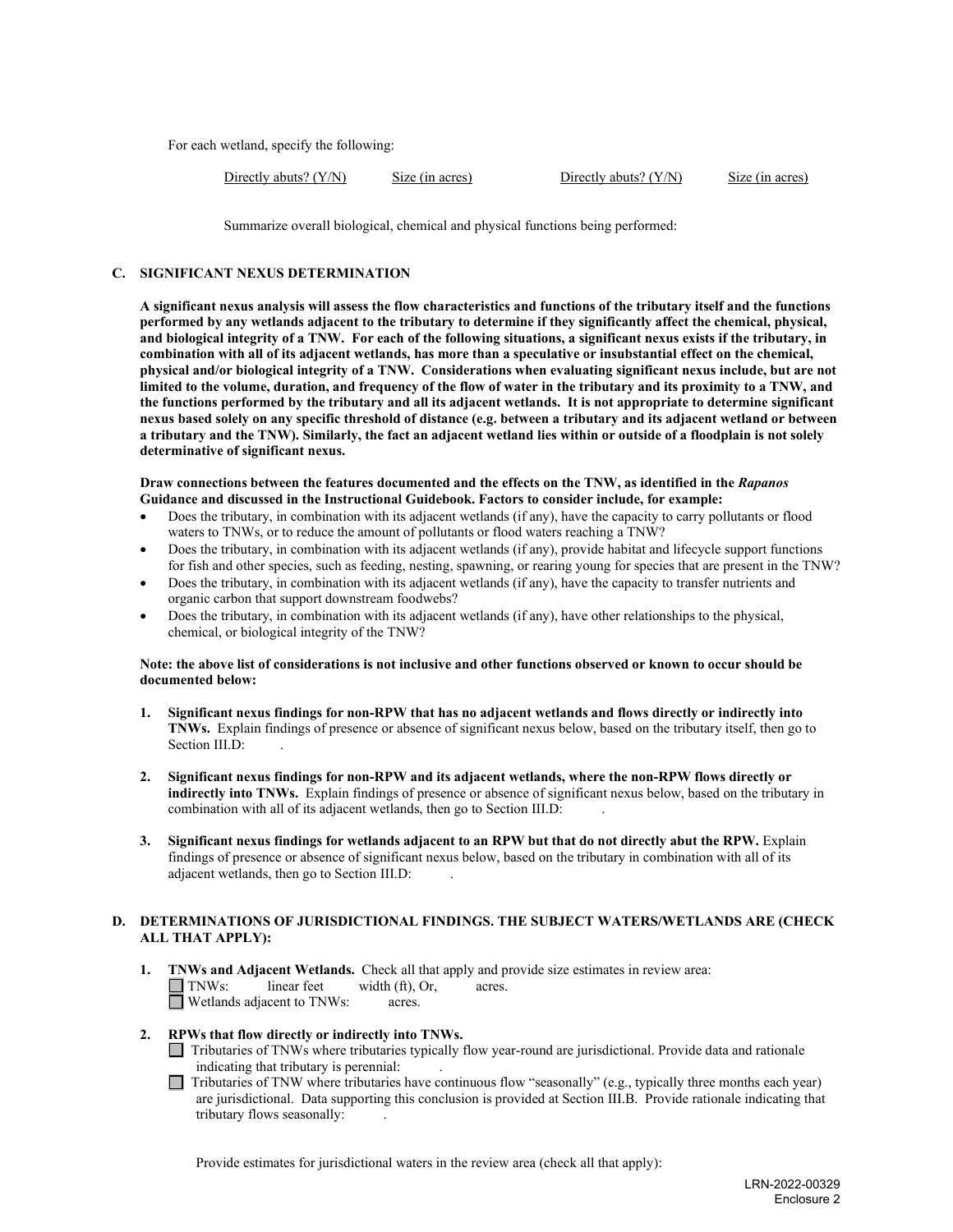Tributary waters:linear feetwidth (ft).Other non-wetland waters:acres. Identify type(s) of waters: .

## **3. Non-RPWs[8](#page-5-0) that flow directly or indirectly into TNWs.**

Waterbody that is not a TNW or an RPW, but flows directly or indirectly into a TNW, and it has a significant nexus with a TNW is jurisdictional. Data supporting this conclusion is provided at Section III.C.

Provide estimates for jurisdictional waters within the review area (check all that apply):

| $\prod$ Tributary waters: | linear feet | width (ft). |
|---------------------------|-------------|-------------|
|---------------------------|-------------|-------------|

Other non-wetland waters:acres.

Identify type(s) of waters: **.** 

## **4. Wetlands directly abutting an RPW that flow directly or indirectly into TNWs.**

Wetlands directly abut RPW and thus are jurisdictional as adjacent wetlands.

- Wetlands directly abutting an RPW where tributaries typically flow year-round. Provide data and rationale indicating that tributary is perennial in Section III.D.2, above. Provide rationale indicating that wetland is directly abutting an RPW: **.**
- Wetlands directly abutting an RPW where tributaries typically flow "seasonally." Provide data indicating that tributary is seasonal in Section III.B and rationale in Section III.D.2, above. Provide rationale indicating that wetland is directly abutting an RPW: .

Provide acreage estimates for jurisdictional wetlands in the review area:acres.

- **5. Wetlands adjacent to but not directly abutting an RPW that flow directly or indirectly into TNWs.** 
	- Wetlands that do not directly abut an RPW, but when considered in combination with the tributary to which they are adjacent and with similarly situated adjacent wetlands, have a significant nexus with a TNW are jurisidictional. Data supporting this conclusion is provided at Section III.C.

Provide acreage estimates for jurisdictional wetlands in the review area:acres.

## **6. Wetlands adjacent to non-RPWs that flow directly or indirectly into TNWs.**

Wetlands adjacent to such waters, and have when considered in combination with the tributary to which they are adjacent and with similarly situated adjacent wetlands, have a significant nexus with a TNW are jurisdictional. Data supporting this conclusion is provided at Section III.C.

Provide estimates for jurisdictional wetlands in the review area:acres.

# **7. Impoundments of jurisdictional waters.[9](#page-5-1)**

- As a general rule, the impoundment of a jurisdictional tributary remains jurisdictional.
- Demonstrate that impoundment was created from "waters of the U.S.," or
- Demonstrate that water meets the criteria for one of the categories presented above (1-6), or
- П Demonstrate that water is isolated with a nexus to commerce (see E below).
- **E. ISOLATED [INTERSTATE OR INTRA-STATE] WATERS, INCLUDING ISOLATED WETLANDS, THE USE, DEGRADATION OR DESTRUCTION OF WHICH COULD AFFECT INTERSTATE COMMERCE, INCLUDING ANY SUCH WATERS (CHECK ALL THAT APPLY):[10](#page-5-2)**
	- which are or could be used by interstate or foreign travelers for recreational or other purposes.
	- from which fish or shellfish are or could be taken and sold in interstate or foreign commerce.
	- which are or could be used for industrial purposes by industries in interstate commerce.
	- Interstate isolated waters.Explain: .
	- □ Other factors. Explain:

**Identify water body and summarize rationale supporting determination:** .

<span id="page-5-0"></span> $8$ See Footnote # 3

 $9$  To complete the analysis refer to the key in Section III.D.6 of the Instructional Guidebook.

<span id="page-5-2"></span><span id="page-5-1"></span>**<sup>10</sup> Prior to asserting or declining CWA jurisdiction based solely on this category, Corps Districts will elevate the action to Corps and EPA HQ for review consistent with the process described in the Corps/EPA** *Memorandum Regarding CWA Act Jurisdiction Following Rapanos.*